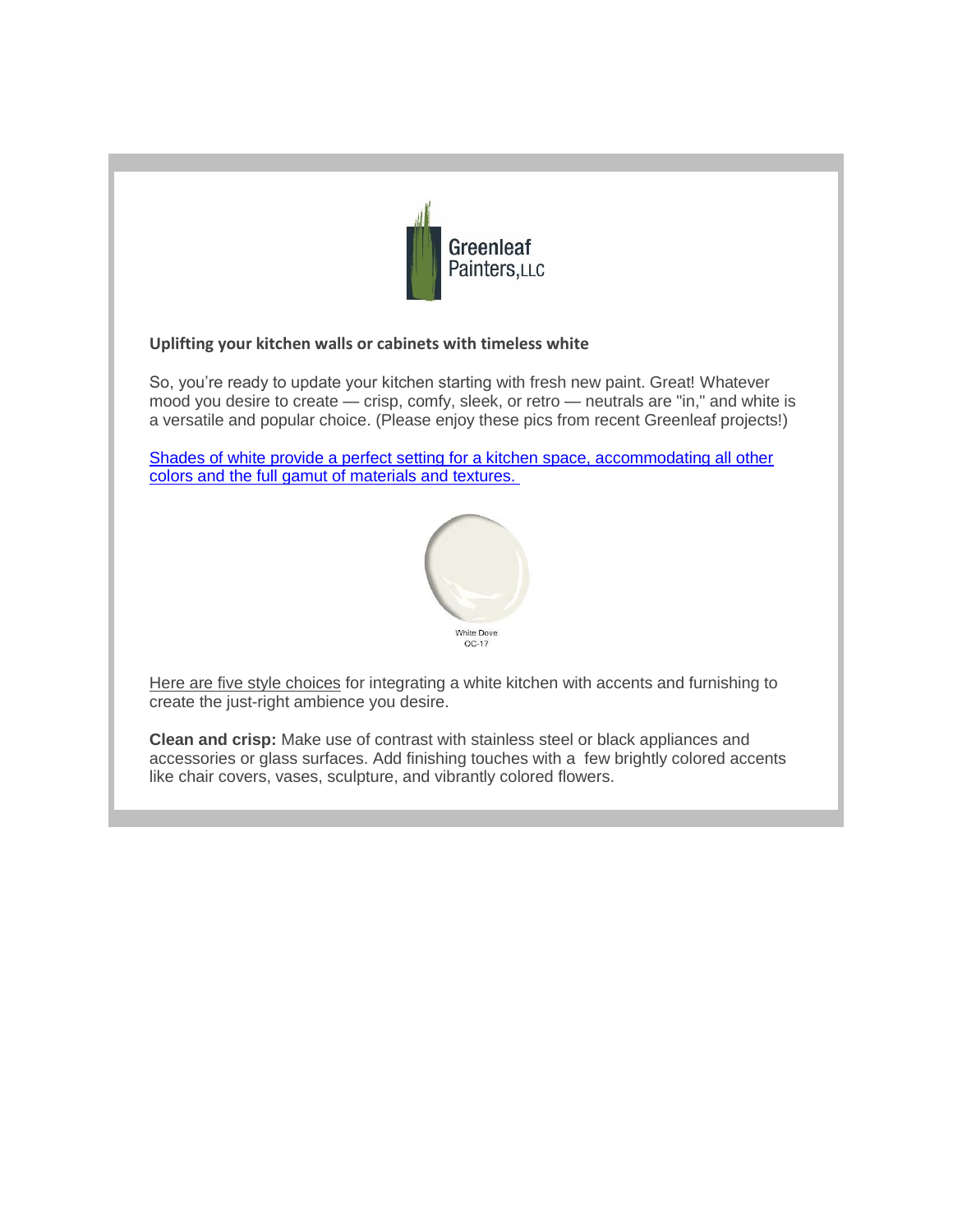

**Warm and comfy:** Wood is your friend. Consider using dark or light wood flooring and furnishings (as above) plus wall accents like decorative wood utensils. White-on-white paper on one wall can add softness and interest, and a vase of pastel or warmly colored flowers can add a welcoming touch.

**Modern and sleek:** Integrate contemporary furnishings with architectural lighting (beautiful pendant lighting below!) Add finishing touches with abstract sculpture, art and photography.



**Retro and relaxed:** Past and present can be happy together with appliances and flooring patterns designed with an old-school look. White walls are the perfect canvas for black and white photos and old movie posters. Finishing touches can be discovered at antique shops and yard sales.

**Eclectic:** You might prefer a blend of styles … We paint a lot of historic homes (these cabinets, below, used to be cherry!) We often see wonderful blends of the old and new. Be creative -- it's your kitchen!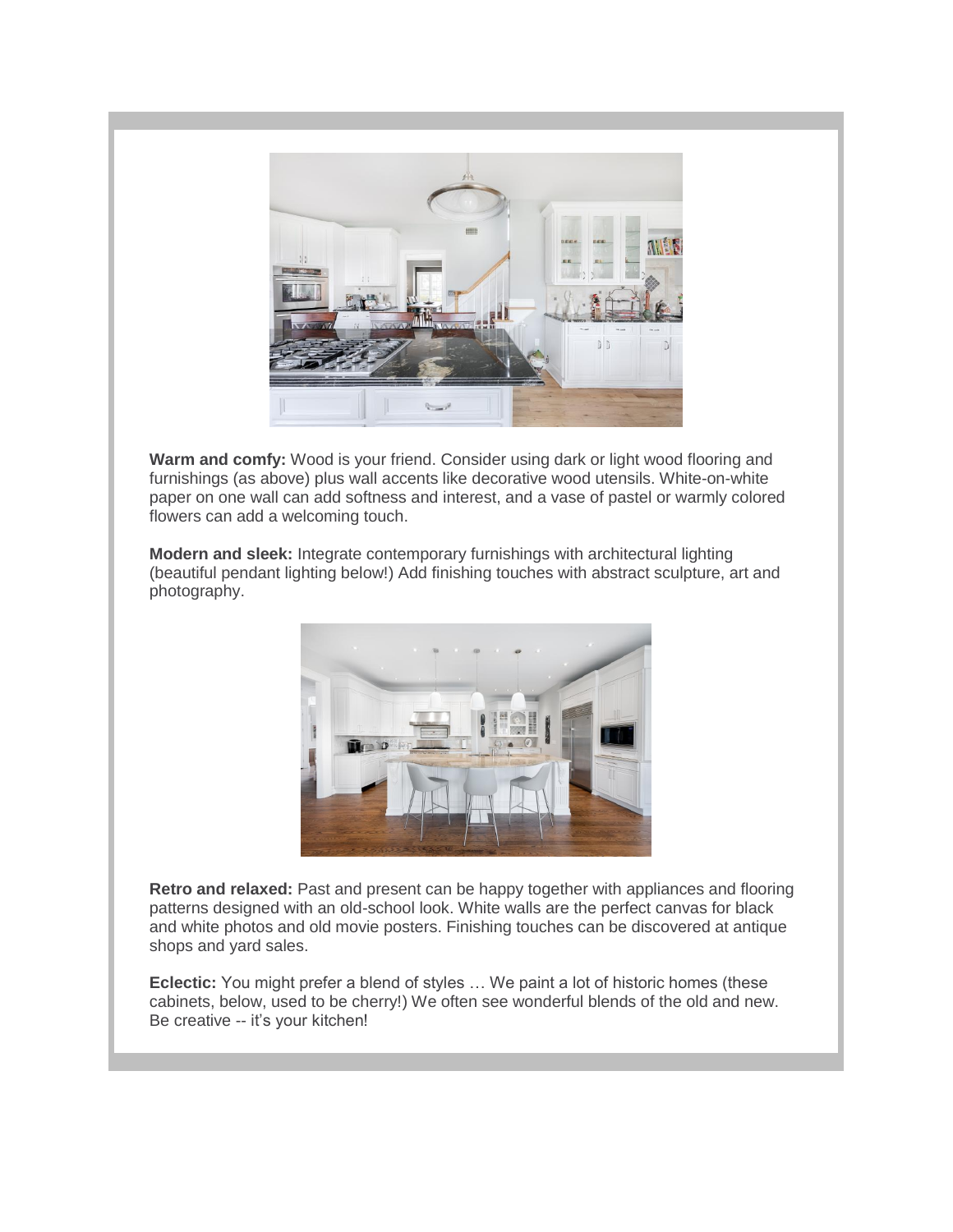

Whatever style you choose, add freshness and seasonal color with plants, flowers, and fruit bowls. Create interest with recessed lighting and unique or classic pendant lighting. Add pops of color with artwork, and decor.

White walls blend well with a variety of back splashes and kitchen islands. Backsplashes popular with many designers include marble, hexagon patterns, nickel or mosaic tile, and brightly colored block patterns. Prep and serving kitchen islands come in several woods and colors with countertops that include granite, marble, quartz, wood or hybrids.



Some popular whites are Decorators White (above) and White Dove (top of page) from Benjamin Moore or Snowbound and Alabaster (below) from Sherwin-Williams.

White has been a go-to kitchen color throughout modern history and has become especially popular this season. It's often the choice of both designers and homeowners who want a color that looks and feels fresh and blends well with countless elements.